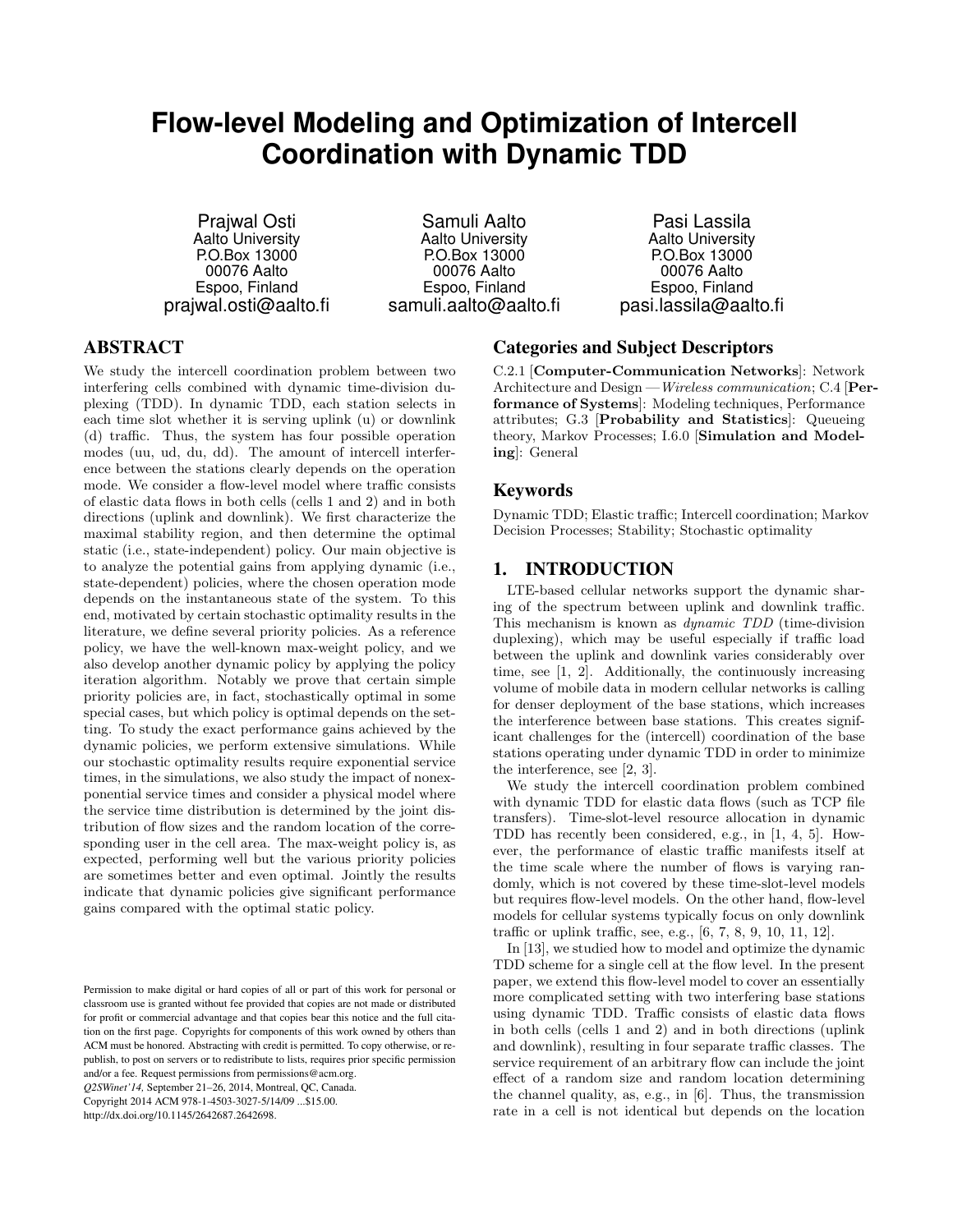of the user downloading/uploading the flow. Moreover, it depends on the TDD operation mode used. According to the dynamic TDD scheme, each station selects whether it is serving uplink (u) or downlink (d) traffic. Thus, the system has four possible operation modes (uu, ud, du, dd).

Our model corresponds to a system of interacting queues, where the service rates of the queues are coupled and depend on the chosen operating policy. For such systems even stability is not easy to characterize, and, indeed, most of the available literature focuses on the stability properties, see [12, 14, 15]. Results on optimal policies are significantly more scarce. In a related discrete-time model with arbitrarily coupled service rates between the queues, the max-weight scheduler is known to be maximally stable [16] and even has certain asymptotical optimality properties [17]. Recently, for a model with only two classes representing, e.g., the downlink flows and thus excluding the dynamic TDD aspect, some interesting structural optimality properties were given in [18].

In the present paper, we first derive an explicit expression for the maximal stability condition, and then formulate the optimization problem to determine the optimal static policy that minimizes the average flow-level delay. A static policy chooses the operation mode in each time slot independently and randomly from a given distribution (and thus independently of the state of the system). We determine the optimal static policy in various scenarios. To further optimize the performance, we consider dynamic policies, where the chosen operation mode depends on the instantaneous state of the system. In the dynamic setting, inspired by the stochastic optimality results for the both stations on priority policy in [18], we define several priority policies that take into account the dynamic TDD setting. Additionally, we derive the dynamic policy called FPI resulting from applying the policy iteration algorithm from the MDP theory to the optimal static policy [19]. As a reference policy, we have the max-weight policy. We consider the stability properties of dynamic policies and argue that some of the priority policies potentially suffer from instability. Our main theoretical results show, however, that in certain special cases a simple priority policy can even be stochastically optimal.

To analyze the performance gains from the dynamic policies, we rely on numerical methods. The dynamic policies are simulated extensively in order to obtain insight into how the policies are performing relative to each other and what the optimal performance could be. As expected, the maxweight policy is robust, performing overall well. Also, the FPI policy behaves in a robust way, yielding performance that is close to that of the max-weight policy. However, by using the priority policies, we are able to obtain even better results. Namely, for a given scenario and traffic load, some of the priority policies typically yield better results than the max-weight and FPI policies. Among these, the best result then gives a feasible estimate of the optimal performance. In addition, in certain special cases we even know the optimal dynamic policy, and the simulated results give a very accurate estimate of the optimal performance. Jointly all the results give us an indication that in our scenarios the maximal gain from the optimal dynamic coordination compared with the optimal static one is considerable (approximately 50%–60%).

The rest of the paper is organized as follows. In Section 2, we describe the basic model of the problem we consider here. Then, in Section 3, we introduce the static policies and characterize the maximal stability region in the general case. The optimal static policy is considered in Section 4. This is followed by Section 5, in which we introduce the dynamic policies that are used in this paper. Then we discuss the stability issues of different dynamic policies in Section 6. In Section 7, we give the main theoretical results of the paper concerning the stochastic optimality of certain dynamic policies. This is followed by the numerical study of various dynamic policies in Section 8 with the help of simulation, and finally conclusions of the study are drawn in Section 9.

# 2. MODEL

We consider the problem of optimally coordinating two neighboring base stations with identical properties which operate in a dynamic TDD configuration and are affected by each other's operations. We take two adjacent cells with base stations B1 and B2, which serve elastic flows in both uplink (u) and downlink (d) directions. The flows arrive according to an independent Poisson process to each class (identified by the index of the station and the direction of transmission) with intensity  $\lambda_i^{\delta}$ , where  $\delta \in \{u, d\}$  denotes the direction of transfer while  $i \in \{1, 2\}$  indicates the index of the base station. The size of an arriving flow has a general distribution depending on the direction  $\delta$  of the flow. The sizes are assumed to be independent of each other. The location of the flow within its cell is also random and independent of the other flows.

Each station can decide to operate on u-direction or ddirection flows in each time slot. Thus, there are four different operation modes (uu, ud, du, dd). In the 'dd' mode, both stations decide to transmit in the downlink direction. Let  $S_d^{\text{dd}}$  denote the service time of a downlink flow in the 'dd' mode, i.e., the time needed to transfer all bits of the flow in the 'dd' mode when there is just one downlink flow in a random position within the cell. We assume that the cells are symmetric in the sense that  $S_d^{\text{dd}}$  represents the generic service time of a downlink flow for both cells with the mean value denoted by  $E[S_d^{\text{dd}}] = 1/\mu_d^{\text{dd}}$ .

In the 'du' mode, B1 decides to transmit in the downlink direction and B2 in the uplink direction. Let  $S_d^{\text{du}}$  denote the service time of a downlink flow in the 'du' mode. Correspondingly, let  $S_d^{\text{ud}}$  denote the service time of a downlink flow in the 'ud' mode, where B1 decides to transmit in the uplink direction and B2 in the downlink direction. We assume that the cells are symmetric in the sense that  $E[S_d^{\text{du}}] = E[S_d^{\text{ud}}] = 1/\mu_d^{\text{du}}$ . In addition, we assume that in the 'du' and 'ud' modes, the uplink flows are not served at all because the downlink transmission power is considerably greater than the uplink power leading to heavy interference for the uplink [2].

Finally, let  $S_u^{\text{uu}}$  denote the service time of an uplink flow in the 'uu' mode, where both stations decide to transmit in the uplink direction. Because of the low uplink power, we assume that the transmissions do not interfere. In addition, we again assume that the cells are symmetric in the sense that  $S_{\mathbf{u}}^{\mathbf{u}}$  represents the service time of an uplink flow for both cells with the mean value denoted by  $E[S_u^{uu}] = 1/\mu_u^{uu}$ .

Note that the service time of a flow depends on its random size, its random location, and the operation mode used. The latter two together determine the transmission rate for the user. Thus, for example,  $S_d^{\text{dd}} = Y^{\text{d}}/c^{\text{dd}}(Z)$ , where  $Y^{\text{d}}$  refers to the size of the downlink flow (in bits), Z its distance from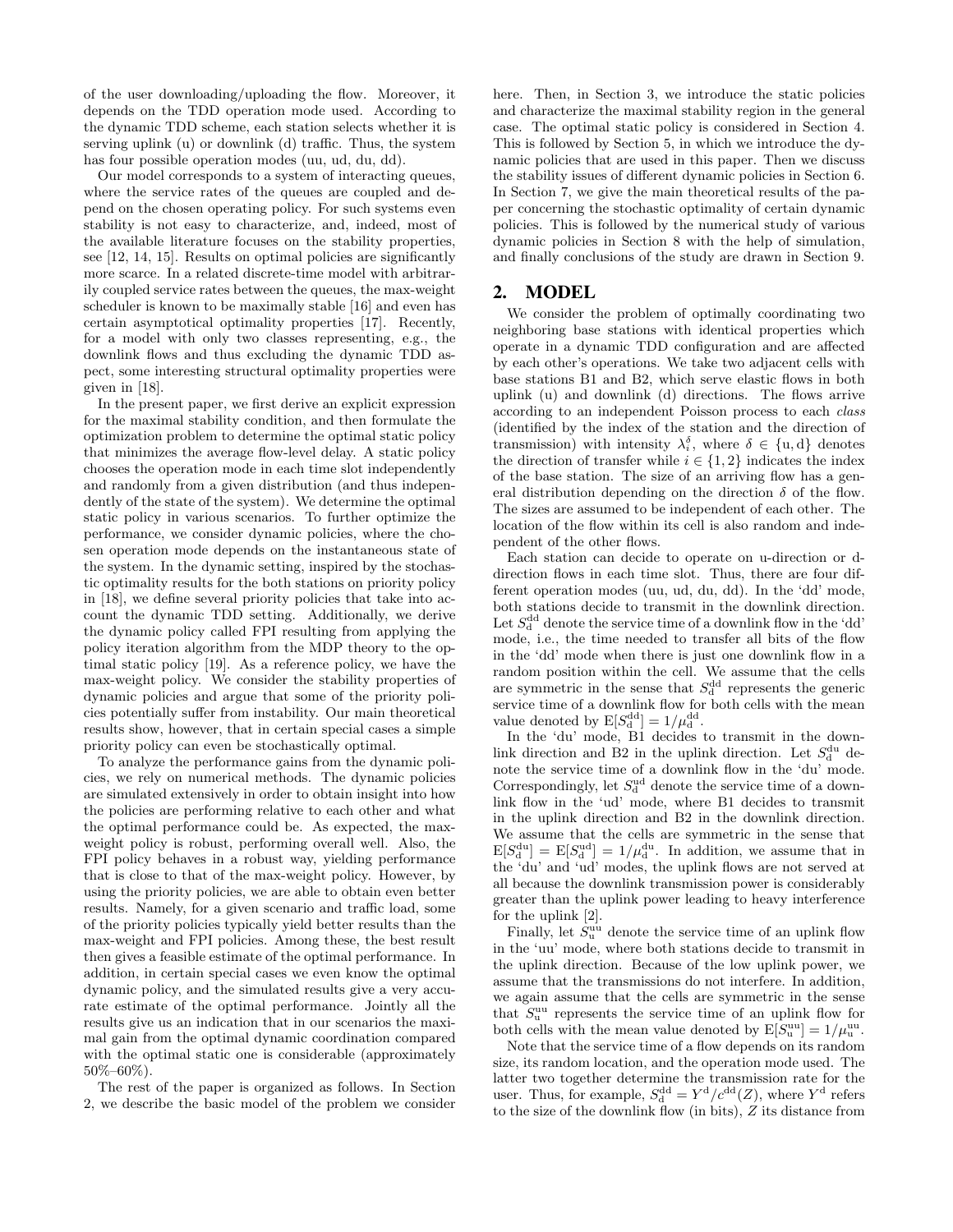the base station, and  $c^{dd}(z)$  the transmission rate (in bits/s) at distance z in the 'dd' mode.

Since the intercell interference is much higher in the 'dd' mode (compared to the 'du' and 'ud' modes), we may assume that

$$
\mu_{\rm d}^{\rm du} > \mu_{\rm d}^{\rm dd}.\tag{1}
$$

Throughout this paper, we focus on the low downlink interference case which is defined by further requiring that

$$
2\mu_{\rm d}^{\rm dd} > \mu_{\rm d}^{\rm du}.\tag{2}
$$

The high downlink interference case, where  $2\mu_d^{\text{dd}} \leq \mu_d^{\text{du}}$ , is also of interest and apparently leads to qualitatively different results. However, due to lack of space, it is not considered in this paper.

In each class, the flows are assumed to be served in a round robin manner at the time-slot level. With the additional assumption of time-scale separation [6, 7, 8, 9, 10, 11, 12] between time-slot and flow levels, we conclude that at the flow level each class is served according to the processor sharing (PS) service discipline.

# 3. STATIC POLICIES AND THE MAXIMAL STABILITY REGION

As mentioned in Section 2, the system has four operational modes (uu, ud, du, dd). In static sharing, these four modes are allocated some fixed time shares without taking into account the underlying state of the system. In dynamic sharing, instead, the modes are allocated dynamically depending on the state of the system. In this section, we consider static (sharing) policies and derive the maximal stability region. Dynamic policies are introduced then in the following section.

A static policy selects the mode randomly and independently (in each time slot) from a given probability distribution  $p = (p^{\text{uu}}, p^{\text{ud}}, p^{\text{du}}, p^{\text{dd}})$ . Elements  $p^m$  thus refer to the fraction of time the two stations are operated in the corresponding mode m.

According to our assumptions given in Section 2, static sharing results in four independent M/G/1-PS queues with service completion rates

$$
\bar{\mu}_1^{\rm u} = \bar{\mu}_2^{\rm u} = p^{\rm uu} \mu_{\rm u}^{\rm uu}, \quad \bar{\mu}_1^{\rm d} = p^{\rm du} \mu_{\rm d}^{\rm du} + p^{\rm dd} \mu_{\rm d}^{\rm dd}, \n\bar{\mu}_2^{\rm d} = p^{\rm ud} \mu_{\rm d}^{\rm du} + p^{\rm dd} \mu_{\rm d}^{\rm dd}.
$$
\n(3)

A static policy  $p$  is stable if

$$
\max\{\lambda_1^{\mathrm{u}}, \lambda_2^{\mathrm{u}}\} < p^{\mathrm{uu}} \mu_{\mathrm{u}}^{\mathrm{uu}}, \quad \lambda_1^{\mathrm{d}} < p^{\mathrm{du}} \mu_{\mathrm{d}}^{\mathrm{du}} + p^{\mathrm{dd}} \mu_{\mathrm{d}}^{\mathrm{dd}},
$$
\n
$$
\lambda_2^{\mathrm{d}} < p^{\mathrm{ud}} \mu_{\mathrm{d}}^{\mathrm{du}} + p^{\mathrm{dd}} \mu_{\mathrm{d}}^{\mathrm{dd}}.
$$
\n
$$
(4)
$$

Let  $X_i^{\delta}$  denote the number of flows in station i and direction  $\delta$ . For a stable policy, the mean total number of flows in the whole system is  $\bar{X} = \bar{X}_1^{\text{u}} + \bar{X}_1^{\text{d}} + \bar{X}_2^{\text{u}} + \bar{X}_2^{\text{d}}$ , where

$$
\bar{X}_i^{\delta} = \frac{\lambda_i^{\delta}}{\bar{\mu}_i^{\delta} - \lambda_i^{\delta}}, \quad \delta \in \{\mathbf{u}, \mathbf{d}\}, \ i \in \{1, 2\}.
$$

By Little's result, the mean flow-level delay (i.e., the time needed to complete the transmission) is given by  $\overline{T} = \overline{X}/\lambda$ , where  $\lambda = \lambda_1^{\mathrm{u}} + \lambda_2^{\mathrm{u}} + \lambda_1^{\mathrm{d}} + \lambda_2^{\mathrm{d}}$  denotes the total arrival rate.

Our first result characterizes the maximal stability region.

Theorem 1. There exists a stable static policy if and only if

$$
\frac{\max\{\lambda_1^u, \lambda_2^u\}}{\mu_u^{\text{uu}}} + \frac{\min\{\lambda_1^d, \lambda_2^d\}}{\mu_d^{\text{dd}}} + \frac{|\lambda_1^d - \lambda_2^d|}{\mu_d^{\text{du}}} < 1. \tag{5}
$$

*Proof:* Without loss of generality, we assume that  $\lambda_1^d \geq \lambda_2^d$ .

1 ◦ Assume first that condition (5) is satisfied, i.e.,

$$
\frac{\max\{\lambda_1^u,\lambda_2^u\}}{\mu_u^{uu}}+\frac{\lambda_2^d}{\mu_d^{dd}}+\frac{\lambda_1^d-\lambda_2^d}{\mu_d^{du}}<1,
$$

Consider the static policy defined by

$$
p^{\text{uu}} = \frac{\max\{\lambda_1^{\text{u}}, \lambda_2^{\text{u}}\}}{\mu_{\text{u}}^{\text{uu}}} + \frac{\epsilon}{3}, \quad p^{\text{dd}} = \frac{\lambda_2^{\text{d}}}{\mu_{\text{d}}^{\text{dd}}} + \frac{\epsilon}{3},
$$

$$
p^{\text{du}} = \frac{\lambda_1^{\text{d}} - \lambda_2^{\text{d}}}{\mu_{\text{d}}^{\text{du}}} + \frac{\epsilon}{3}, \quad p^{\text{ud}} = 0,
$$

where

$$
\epsilon = 1 - \frac{\max\{\lambda_1^u, \lambda_2^u\}}{\mu_u^{uu}} - \frac{\lambda_2^d}{\mu_d^{dd}} - \frac{\lambda_1^d - \lambda_2^d}{\mu_d^{du}} > 0.
$$

It is easy to see that all conditions (4) are satisfied so that the policy is well-defined and stable.

 $2^{\circ}$  Assume now that condition (5) is not satisfied, i.e.,

$$
\frac{\max\{\lambda_1^u, \lambda_2^u\}}{\mu_u^{uu}} + \frac{\lambda_2^d}{\mu_d^{dd}} + \frac{\lambda_1^d - \lambda_2^d}{\mu_d^{du}} \ge 1, \tag{6}
$$

Consider first the static policies for which

$$
p^{\rm dd} \le \lambda_2^{\rm d} / \mu_{\rm d}^{\rm dd}.\tag{7}
$$

Now

$$
p^{\text{uu}} + p^{\text{ud}} + p^{\text{du}} + p^{\text{dd}} + p^{\text{dd}}
$$
  
\n
$$
\overset{(4)}{\geq} \frac{\max\{\lambda_1^{\text{u}}, \lambda_2^{\text{u}}\}}{\mu_{\text{u}}^{\text{uu}}} + \frac{\lambda_1^{\text{d}}}{\mu_{\text{d}}^{\text{du}}} + \frac{\lambda_2^{\text{d}}}{\mu_{\text{d}}^{\text{du}}} - p^{\text{dd}} \frac{2\mu_{\text{d}}^{\text{dd}} - \mu_{\text{d}}^{\text{du}}}{\mu_{\text{d}}^{\text{du}}}
$$
  
\n
$$
\overset{(2),(7)}{\geq} \frac{\max\{\lambda_1^{\text{u}}, \lambda_2^{\text{u}}\}}{\mu_{\text{u}}^{\text{uu}}} + \frac{\lambda_1^{\text{d}}}{\mu_{\text{d}}^{\text{du}}} + \frac{\lambda_2^{\text{d}}}{\mu_{\text{d}}^{\text{du}}} - \frac{\lambda_2^{\text{d}}}{\mu_{\text{d}}^{\text{dd}}} \frac{2\mu_{\text{d}}^{\text{dd}} - \mu_{\text{d}}^{\text{du}}}{{\mu_{\text{d}}^{\text{du}}}} \overset{(6)}{\geq} 1,
$$

which contradicts with the requirement that  $p = (p^{\text{uu}}, p^{\text{ud}})$ ,  $p^{\text{du}}, p^{\text{dd}}$  is a probability distribution. Thus, there is no stable static policy satisfying (7).

Consider then the static policies for which

$$
p^{\rm dd} > \lambda_2^{\rm d} / \mu_{\rm d}^{\rm dd}.\tag{8}
$$

Now

$$
\begin{aligned} &p^{\text{uu}}+p^{\text{du}}+p^{\text{dd}} \\ &\overset{(4)}{>}\frac{\max\{\lambda_1^{\text{u}},\lambda_2^{\text{u}}\}}{\mu_\text{u}^{\text{uu}}}+\frac{\lambda_1^{\text{d}}}{\mu_\text{d}^{\text{du}}}+p^{\text{dd}}\frac{\mu_\text{d}^{\text{du}}-\mu_\text{d}^{\text{dd}}}{\mu_\text{d}^{\text{du}}} \\ &\overset{(1),(8)}{>}\frac{\max\{\lambda_1^{\text{u}},\lambda_2^{\text{u}}\}}{\mu_\text{u}^{\text{uu}}}+\frac{\lambda_1^{\text{d}}}{\mu_\text{d}^{\text{du}}}+\frac{\lambda_2^{\text{d}}}{\mu_\text{d}^{\text{dd}}}\frac{\mu_\text{d}^{\text{du}}-\mu_\text{d}^{\text{dd}}}{\mu_\text{d}^{\text{du}}}\overset{(6)}{\geq}1, \end{aligned}
$$

which again contradicts with the requirement that  $p$  is a probability distribution. Thus, there is neither any stable static policy that satisfies  $(8)$ .

Based on Theorem 1, it is natural to define

$$
\rho^{\rm u} = \frac{\max\{\lambda_1^{\rm u}, \lambda_2^{\rm u}\}}{\mu_{\rm u}^{\rm uu}}, \quad \rho^{\rm d} = \frac{\min\{\lambda_1^{\rm d}, \lambda_2^{\rm d}\}}{\mu_{\rm d}^{\rm dd}} + \frac{|\lambda_1^{\rm d} - \lambda_2^{\rm d}|}{\mu_{\rm d}^{\rm du}} \quad (9)
$$

so that the maximal stability condition reads as  $\rho^{\rm u} + \rho^{\rm d} < 1$ .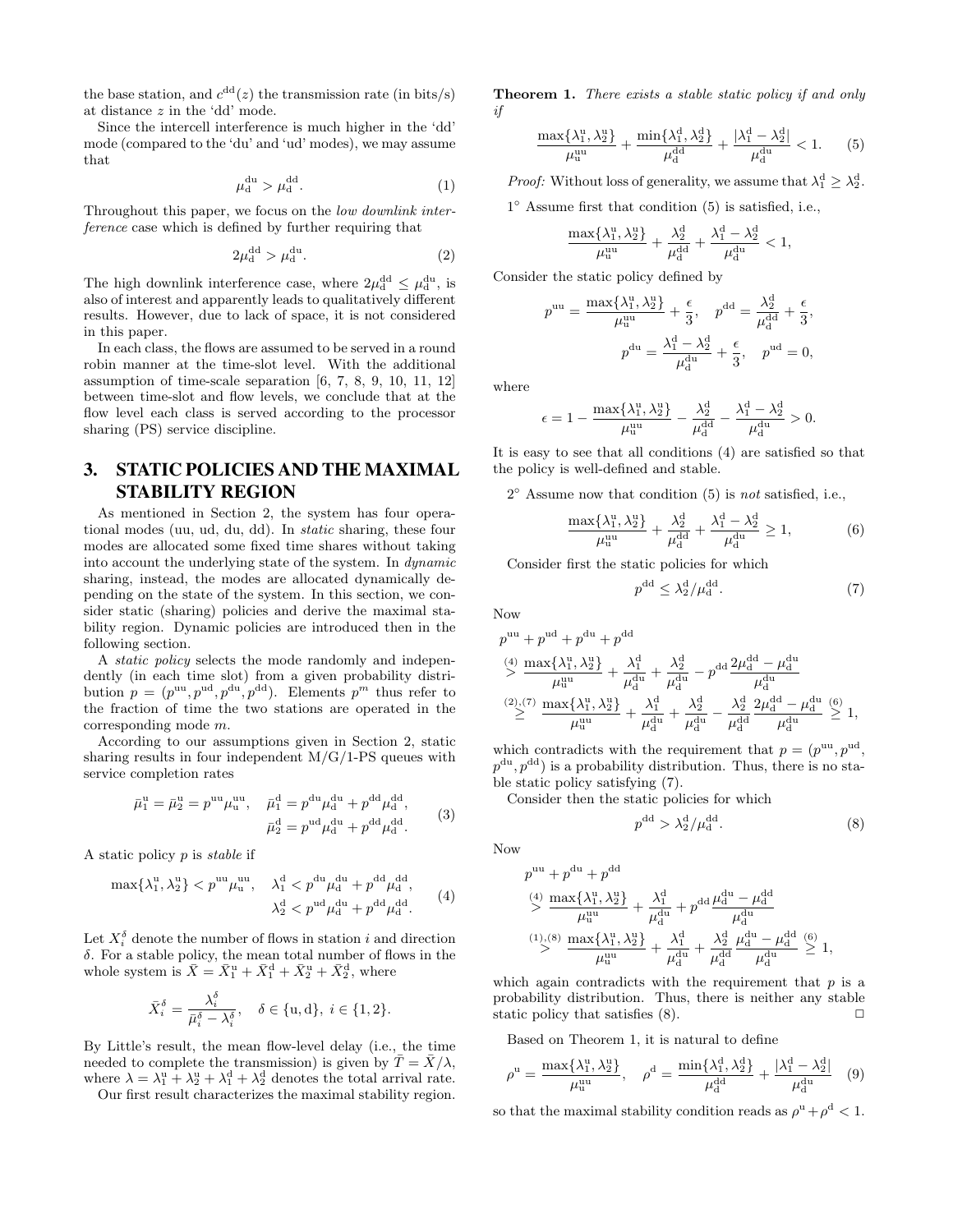## 4. OPTIMAL STATIC POLICY

In this section, we consider the optimal static sharing problem so that the mean total number of flows (or, equivalently by Little's result, the mean flow-level delay) is minimized. Clearly, the optimal static policy exists whenever the system satisfies the maximal stability condition (5) and is obtained as the solution of the following optimization problem:

$$
\bar{X}^* = \min_{p} \left\{ \frac{\lambda_1^{\mathrm{u}}}{p^{\mathrm{uu}} \mu_1^{\mathrm{uu}} - \lambda_1^{\mathrm{u}}} + \frac{\lambda_1^{\mathrm{d}}}{p^{\mathrm{du}} \mu_1^{\mathrm{du}} + p^{\mathrm{dd}} \mu_1^{\mathrm{dd}} - \lambda_1^{\mathrm{d}}}
$$

$$
+ \frac{\lambda_2^{\mathrm{u}}}{p^{\mathrm{uu}} \mu_1^{\mathrm{uu}} - \lambda_2^{\mathrm{u}}} + \frac{\lambda_2^{\mathrm{d}}}{p^{\mathrm{ud}} \mu_1^{\mathrm{du}} + p^{\mathrm{dd}} \mu_1^{\mathrm{dd}} - \lambda_2^{\mathrm{d}}}{\lambda_2^{\mathrm{d}}},
$$
  
s.t.  $p^{\mathrm{uu}} \ge 0$ ,  $p^{\mathrm{ud}} \ge 0$ ,  $p^{\mathrm{du}} \ge 0$ ,  $p^{\mathrm{dd}} \ge 0$ ,  
 $p^{\mathrm{uu}} \mu_1^{\mathrm{uu}} - \lambda_1^{\mathrm{u}} > 0$ ,  $p^{\mathrm{du}} \mu_1^{\mathrm{du}} + p^{\mathrm{dd}} \mu_1^{\mathrm{dd}} - \lambda_1^{\mathrm{d}} > 0$ ,  
 $p^{\mathrm{uu}} \mu_1^{\mathrm{uu}} - \lambda_2^{\mathrm{u}} > 0$ ,  $p^{\mathrm{ud}} \mu_1^{\mathrm{du}} + p^{\mathrm{dd}} \mu_1^{\mathrm{dd}} - \lambda_2^{\mathrm{d}} > 0$ ,  
 $p^{\mathrm{uu}} + p^{\mathrm{ud}} + p^{\mathrm{du}} + p^{\mathrm{dd}} = 1$ . (10)

Due to the complexity of the optimization problem, we restrict ourselves to a number of scenarios that are later on illustrated by numerical examples. These scenarios are defined utilizing two free parameters,  $\lambda^u$  and  $\lambda^d$ . In Scenario 1 (symmetric case), the uplink (and downlink) arrival rates are equal in both the stations, i.e.,  $\lambda_1^{\mathrm{u}} = \lambda_2^{\mathrm{u}} = \lambda^{\mathrm{u}}$ and  $\lambda_1^d = \lambda_2^d = \lambda^d$ . In Scenario 2 (uplink asymmetric), the downlink arrival rates are the same in both the stations while the uplink flows arrive only in B1, i.e.,  $\lambda_1^d = \lambda_2^d = \lambda^d$ ,  $\lambda_1^{\mathrm{u}} = \lambda^{\mathrm{u}}$ , and  $\lambda_2^{\mathrm{u}} = 0$ . In Scenario 3 (downlink asymmetric), the uplink arrival rates are equal in both the stations but there are no downlink flows arriving in B2, i.e.,  $\lambda_1^{\mathrm{u}} = \lambda_2^{\mathrm{u}} = \lambda^{\mathrm{u}}$ ,  $\lambda_1^{\mathrm{d}} = \lambda^{\mathrm{d}}$ , and  $\lambda_2^{\mathrm{d}} = 0$ . Finally, in Scenario 4 (station asymmetric), the uplink (and downlink) arrival rates in station B1 are twice as large as those in station B2, i.e.,  $\lambda_1^{\mathrm{u}} = 2\lambda_2^{\mathrm{u}} = 2\lambda^{\mathrm{u}}$  and  $\lambda_1^{\mathrm{d}} = 2\lambda_2^{\mathrm{d}} = 2\lambda^{\mathrm{d}}$ . The four scenarios are summarized in Table 1.

Table 1: Summary of scenarios considered

| Scenario | u               | u |  |
|----------|-----------------|---|--|
|          | u               | u |  |
|          | u               |   |  |
|          | u               | u |  |
|          | u<br>$2\lambda$ | u |  |

### 4.1 Symmetric arrivals

In Scenario 1, where  $\lambda_1^{\mathrm{u}} = \lambda_2^{\mathrm{u}} = \lambda^{\mathrm{u}}$  and  $\lambda_1^{\mathrm{d}} = \lambda_2^{\mathrm{d}} = \lambda^{\mathrm{d}}$ , it is clearly sufficient to consider the policies for which  $p^{\text{du}} = p^{\text{ud}}$ so that the optimization problem reads as follows:

$$
\bar{X}^* = \min_p \left\{ \frac{2\lambda^{\mathrm{u}}}{p^{\mathrm{uu}} \mu_{\mathrm{u}}^{\mathrm{uu}} - \lambda^{\mathrm{u}}} + \frac{2\lambda^{\mathrm{d}}}{p^{\mathrm{du}} \mu_{\mathrm{d}}^{\mathrm{du}} + p^{\mathrm{dd}} \mu_{\mathrm{d}}^{\mathrm{dd}} - \lambda^{\mathrm{d}}} \right\},\text{ s.t. } p^{\mathrm{uu}} \ge 0, p^{\mathrm{du}} = p^{\mathrm{ud}} \ge 0, p^{\mathrm{dd}} \ge 0, \quad p^{\mathrm{dd}} \ge 0, \quad p^{\mathrm{dd}} \ge 0, \quad p^{\mathrm{ud}} \mu_{\mathrm{d}}^{\mathrm{du}} + p^{\mathrm{dd}} \mu_{\mathrm{d}}^{\mathrm{dd}} - \lambda^{\mathrm{d}} > 0, \quad p^{\mathrm{uu}} + 2p^{\mathrm{du}} + p^{\mathrm{dd}} = 1.
$$

To get the minimum value of  $\bar{X}$ , we substitute  $p^{\text{dd}} = 1 2p^{\text{du}} - p^{\text{uu}}$  and differentiate  $\bar{X}$  with respect to  $p^{\text{du}}$  and  $p^{\text{uu}}$ , from which we observe that, for any fixed  $p^{\text{uu}}$ ,  $\bar{X}$  is an increasing function of  $p^{\text{du}}$  as  $\frac{\partial \bar{X}}{\partial p^{\text{du}}} > 0$  under the low interference condition (2). This means that the minimum is

achieved at  $p^{\text{du}} = 0$ . So the optimization problem now becomes

$$
\bar{X}^* = \min_{p^{\text{uu}}} \frac{2\lambda^{\text{u}}}{p^{\text{uu}}\mu_{\text{u}}^{\text{uu}} - \lambda^{\text{u}}} + \frac{2\lambda^{\text{d}}}{(1 - p^{\text{uu}})\mu_{\text{d}}^{\text{dd}} - \lambda^{\text{d}}},
$$
s.t. 
$$
\rho^{\text{u}} < p^{\text{uu}} < 1 - \rho^{\text{d}},
$$

where  $\rho^{\rm u} = \lambda^{\rm u}/\mu_{\rm u}^{\rm uu}$  and  $\rho^{\rm d} = \lambda^{\rm d}/\mu_{\rm d}^{\rm dd}$ . To calculate the optimal value of  $p^{\text{uu}}$ , we set  $\frac{\partial \bar{X}}{\partial p^{\text{uu}}}$  to zero taking into account that  $p^{\text{du}} = 0$  for the optimal share, which gives

$$
(p^{\text{uu}})^* = \frac{(1 - \rho^{\text{d}})\sqrt{\rho^{\text{u}}} + \rho^{\text{u}}\sqrt{\rho^{\text{d}}}}{\sqrt{\rho^{\text{u}}} + \sqrt{\rho^{\text{d}}}}, \quad (p^{\text{dd}})^* = 1 - (p^{\text{uu}})^*,
$$

$$
\bar{X}^* = \frac{2(\sqrt{\rho^{\text{u}}} + \sqrt{\rho^{\text{d}}})^2}{1 - \rho^{\text{u}} - \rho^{\text{d}}}.
$$

## 4.2 Asymmetric arrivals

We now consider the first two cases with asymmetric arrivals. In Scenario 2 with uplink asymmetry, the uplink flows arrive only in B1 and never in B2, i.e.,  $\lambda_2^{\mathrm{u}} = 0$ . In this case,

$$
(p^{\text{uu}})^* = \frac{(1 - \rho^{\text{d}})\sqrt{\rho^{\text{u}}} + \rho^{\text{u}}\sqrt{2\rho^{\text{d}}}}{\sqrt{\rho^{\text{u}}} + \sqrt{2\rho^{\text{d}}}}, \quad (p^{\text{dd}})^* = 1 - (p^{\text{uu}})^*,
$$
  

$$
\bar{X}^* = \frac{(\sqrt{\rho^{\text{u}}} + \sqrt{2\rho^{\text{d}}})^2}{1 - \rho^{\text{u}} - \rho^{\text{d}}}.
$$

where  $\rho^{\rm u} = \lambda^{\rm u}/\mu_{\rm u}^{\rm uu}$  and  $\rho^{\rm d} = \lambda^{\rm d}/\mu_{\rm d}^{\rm dd}$ .

On the other hand, in Scenario 3 with downlink asymmetry, only B1 gets the downlink requests while B2 does not get any downlink service request, i.e.,  $\lambda_2^d = 0$ . It can be shown that

$$
(p^{\text{uu}})^* = \frac{(1 - \rho^{\text{d}})\sqrt{2\rho^{\text{u}}} + \rho^{\text{u}}\sqrt{\rho^{\text{d}}}}{\sqrt{2\rho^{\text{u}}} + \sqrt{\rho^{\text{d}}}}, \quad (p^{\text{du}})^* = 1 - (p^{\text{uu}})^*,
$$
  

$$
\bar{X}^* = \frac{(\sqrt{2\rho^{\text{u}}} + \sqrt{\rho^{\text{d}}})^2}{1 - \rho^{\text{u}} - \rho^{\text{d}}}.
$$

where  $\rho^{\rm u} = \lambda^{\rm u}/\mu_{\rm u}^{\rm uu}$  and  $\rho^{\rm d} = \lambda^{\rm d}/\mu_{\rm d}^{\rm du}$ .

For Scenario 4, where flows arrive in all four queues, there are, however, no explicit expressions for the optimal time shares nor the average total number of flows. Therefore we have to solve the optimization problem numerically in this case.

## 5. DYNAMIC POLICIES

In a dynamic setting, the stations operate in one of the four modes (uu, ud, du, dd) depending on the state of the system. Here, the state of the system refers to the vector of the number of flows in each queue,  $x = (x_1^u, x_1^d, x_2^u, x_2^d) \in \mathcal{X}$ . Then an action  $a^{\pi}(x) \in \{\text{uu}, \text{ud}, \text{du}, \text{dd}\}\$ is chosen for each state x defined by the policy  $\pi$ . Such dynamic policies are discussed below.

## 5.1 Uplink priority heuristic (HU)

In this policy, we serve both the uplink queues with the highest priority and serve the downlink only if both the uplink queues are empty. When both the uplink queues are empty, the 'dd' mode is used if there are flows in both the downlink queues, and either the 'du' or 'ud' mode is used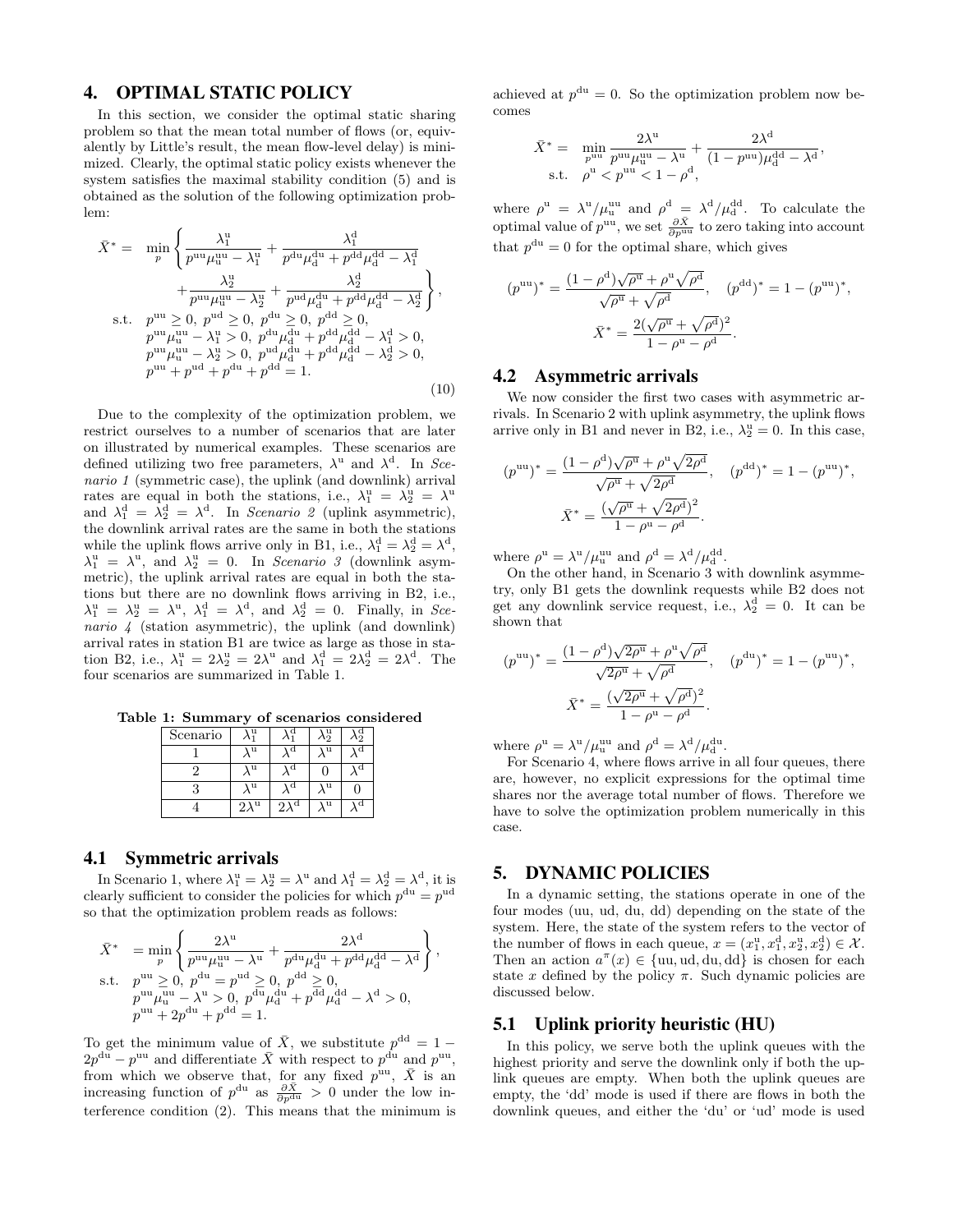when one of the downlink queues is empty. So, we have

$$
a^{\rm HU}(x) = \begin{cases} \text{uu}, & \text{if } x_1^{\rm u} + x_2^{\rm u} > 0, \\ \text{dd}, & \text{if } x_1^{\rm u} + x_2^{\rm u} = 0, x_1^{\rm d} x_2^{\rm d} > 0, \\ \text{du}, & \text{if } x_1^{\rm u} + x_2^{\rm u} = 0, x_1^{\rm d} x_2^{\rm d} = 0, x_1^{\rm d} > 0, \\ \text{ud}, & \text{if } x_1^{\rm u} + x_2^{\rm u} = 0, x_1^{\rm d} x_2^{\rm d} = 0, x_2^{\rm d} > 0. \end{cases} \tag{11}
$$

Clearly, it is a good heuristic to use when the uplink flow completion rate,  $\mu_u^{\text{uu}}$ , is high compared to the downlink flow completion rates,  $\mu_d^{\text{du}}$  and  $\mu_d^{\text{dd}}$ , and the traffic load is sufficiently small. Indeed we will later observe (in Theorem 2) that HU is even stochastically optimal in certain cases with large enough  $\mu_u^{uu}$ . However, due to the high priority given to the uplink, it may run into stability problems at high load as we will witness in Sections 6 and 8.

#### 5.2 Downlink priority heuristic (HD)

In this policy, the downlink is given the highest priority, and the uplink ('uu') mode is chosen only when both the downlink queues are empty. If there are flows in both the downlink queues, then the 'dd' mode is used. When the downlink queue for one station is empty, the downlink queue for the other is served at a higher rate (the 'du' or 'ud' mode). Thus,

$$
a^{\text{HD}}(x) = \begin{cases} \n\text{dd}, & \text{if } x_1^d x_2^d > 0, \\ \n\text{du}, & \text{if } x_1^d x_2^d = 0, x_1^d > 0, \\ \n\text{ud}, & \text{if } x_1^d x_2^d = 0, x_2^d > 0, \\ \n\text{uu}, & \text{if } x_1^d + x_2^d = 0. \n\end{cases} \tag{12}
$$

It is reasonable to assume that this policy will give good performance when the downlink flow completion rates,  $\mu_d^{\text{du}}$ and  $\mu_d^{\text{dd}}$ , are high compared to the uplink flow completion rate,  $\mu_u^{\text{uu}}$ . Under some conditions, HD even turns out to be stochastically optimal (see Theorem 3).

#### 5.3 Modified uplink priority heuristics (H3, H4)

The uplink priority policy, HU, may become unstable at high loads (see Sections 6 and 8). To mitigate this problem, we attempt to exploit the high aggregate downlink transmission rate as much as possible (by using the 'dd' mode) and modify the HU policy to get the H3 policy. In H3, both the uplink queues are served (the 'uu' mode) when there are flows in both the queues. However, unlike the HU policy, it serves both the downlink queues (the 'dd' mode) if there are flows in both of them while at least one of the uplink queues is empty. Otherwise, it is similar to HU. Thus,

 $\overline{\phantom{a}}$ 

$$
a^{H3}(x) = \begin{cases} \n\text{uu}, & \text{if } x_1^u x_2^u > 0, \\ \n\text{dd}, & \text{if } x_1^u x_2^u = 0, x_1^d x_2^d > 0, \\ \n\text{uu}, & \text{if } x_1^u + x_2^u > 0, x_1^d x_2^d = 0, \\ \n\text{du}, & \text{if } x_1^u + x_2^u = 0, x_1^d x_2^d = 0, x_1^d > 0, \\ \n\text{ud}, & \text{if } x_1^u + x_2^u = 0, x_1^d x_2^d = 0, x_2^d > 0. \n\end{cases} \tag{13}
$$

In Scenario 3 (asymmetric downlink), where  $\lambda_2^d = 0$ , we should apparently not apply the 'dd' mode at all. We still serve the uplink queues (the 'uu' mode) whenever both of them are non-empty. But if at least one of the uplink queues is empty, then we choose the 'du' mode (instead of 'dd'). Otherwise, this modified policy, H4, is similar to H3 and HU. So, we have

$$
a^{\text{H4}}(x) = \begin{cases} \text{uu}, & \text{if } x_1^{\text{u}} x_2^{\text{u}} > 0, \\ \text{du}, & \text{if } x_1^{\text{u}} x_2^{\text{u}} = 0, \ x_1^{\text{d}} > 0, \\ \text{uu}, & \text{if } x_1^{\text{u}} x_2^{\text{u}} = 0, \ x_1^{\text{d}} = 0. \end{cases} \tag{14}
$$

# 5.4 Max-weight policy (MW)

In this policy, the mode that has the maximum weight for a state is chosen. The weight is defined as the sum of the product of the service completion rate of the queues in the chosen mode and the queue lengths of the same queues. Thus, in the MW policy, the action chosen in state  $x$  is defined by

$$
a^{\rm MW}(x) = \arg \max \left\{ \mu_u^{\rm uu}(x_1^{\rm u} + x_2^{\rm u}), \mu_d^{\rm du} x_2^{\rm d}, \mu_d^{\rm du} x_1^{\rm d}, \mu_d^{\rm dd}(x_1^{\rm d} + x_2^{\rm d}) \right\}.
$$
\n(15)

This policy is maximally stable [16] and even asymptotically optimal [17] for discrete-time queues.

## 5.5 First Policy Iteration (FPI)

In this approach, a baseline policy is improved by the method of *policy iteration* which follows from the theory of Markov decision processes [19]. In the policy iteration algorithm, the initial policy  $\pi$  is used to construct a new policy  $\pi'$ , for which the action,  $a^{\pi'}(x)$ , in state x is given by

$$
a^{\pi'}(x) = \underset{a \in \mathcal{A}}{\arg \min} \left\{ r(x, a) - \bar{r}^{\pi} \right\}
$$

$$
+ \sum_{y \neq x} q_{xy}(a) (v^{\pi}(y) - v^{\pi}(x)) \right\}, \quad (16)
$$

where  $r(x, a)$  is the instantaneous cost rate when action a is chosen,  $\bar{r}^{\pi}$  is the average cost rate when the initial policy  $\pi$ is used,  $q_{xy}(a)$  is the transition rate from state x to state y when the action a is chosen, and  $v^{\pi}(x)$  is the relative value of state under the initial policy. To apply this approach, we have to assume that the service times in each mode are exponential.

We take the optimal static policy as our initial policy  $\pi$ and derive an improved dynamic policy  $\pi'$  (FPI) by applying the policy iteration algorithm once. The state is given by  $x = (x_1^{\mathrm{u}}, x_1^{\mathrm{d}}, x_2^{\mathrm{u}}, x_2^{\mathrm{d}})$ , and the action space consists of the four operation modes,  $A = \{uu, ud, du, dd\}$ . The instantaneous cost rate  $r(x, a)$  is equal to the total number of flows in the whole system,  $x_1^u + x_1^d + x_2^u + x_2^d$ , and is thus independent of the chosen action a. As we have parallel PS queues, the relative value of state of the system is the sum of the relative values of each PS queue. The relative value of state of an  $M/M/1-PS$  queue with service rate  $\mu$  and arrival rate  $\lambda$  when there are *n* customers present is (see, e.g., [20])

$$
v(n) = v(0) + \frac{n(n+1)}{2(\mu - \lambda)}.
$$
 (17)

Now, the quantity inside the brackets in (16) becomes

d

$$
x_1^{\mathrm{u}} + x_1^{\mathrm{d}} + x_2^{\mathrm{u}} + x_2^{\mathrm{d}} - \bar{r}^{\pi} + \mu^{\pi}(x, a)
$$
  
+ 
$$
\lambda_1^{\mathrm{u}}[v^{\pi}(x + e_1^{\mathrm{u}}) - v^{\pi}(x)] + \lambda_1^{\mathrm{d}}[v^{\pi}(x + e_1^{\mathrm{d}}) - v^{\pi}(x)]
$$
  
+ 
$$
\lambda_2^{\mathrm{u}}[v^{\pi}(x + e_2^{\mathrm{u}}) - v^{\pi}(x)] + \lambda_2^{\mathrm{d}}[v^{\pi}(x + e_2^{\mathrm{d}}) - v^{\pi}(x)],
$$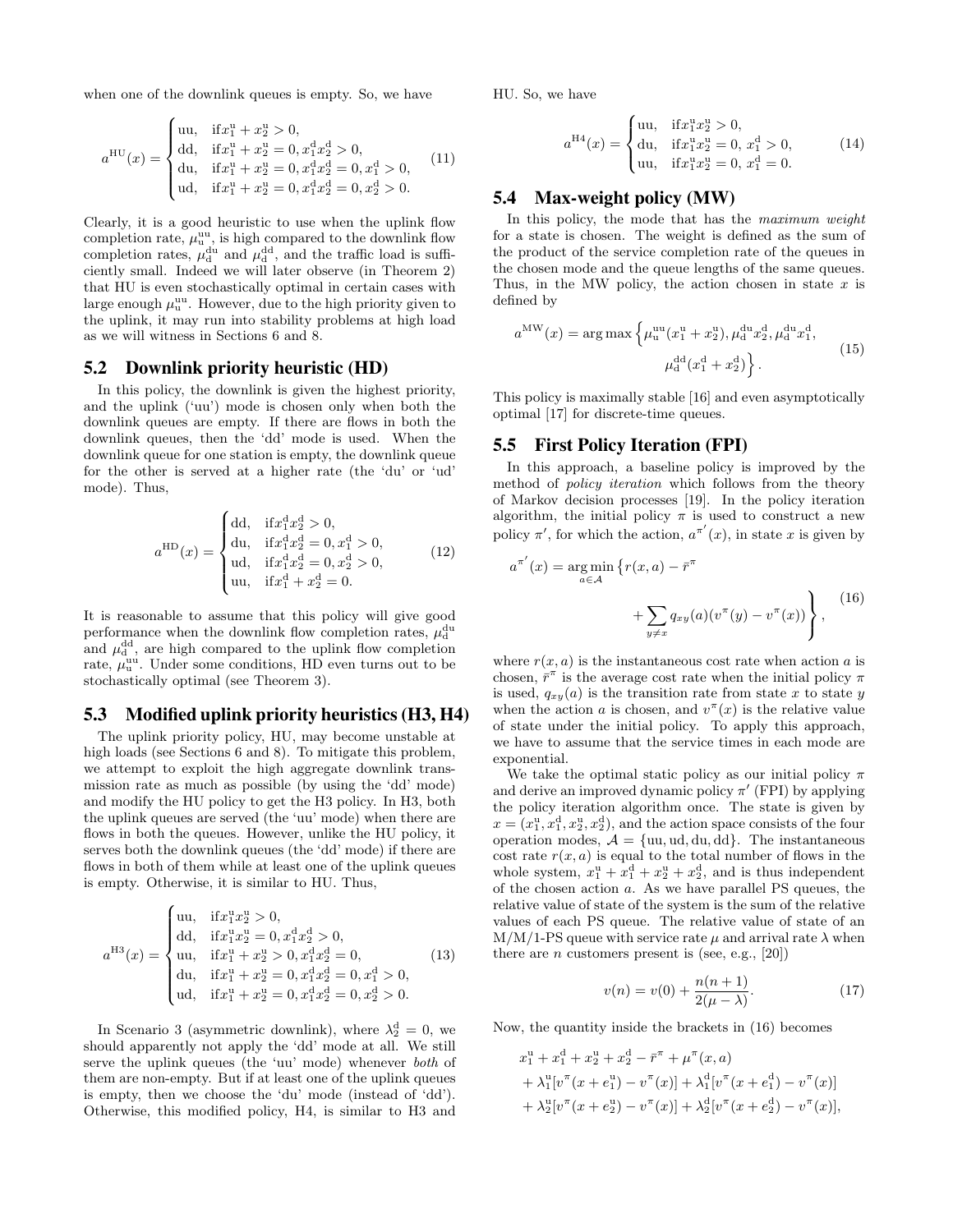where the unit vectors  $e_i^{\delta}$  are defined as

$$
e_1^u = (1,0,0,0), \quad e_1^d = (0,1,0,0), \quad e_2^u = (0,0,1,0),
$$
  

$$
e_2^d = (0,0,0,1),
$$

and  $\mu^{\pi}(x, a)$  is the action-specific part of future cost associated with action  $a$ . By utilizing  $(17)$ , we get

$$
\mu^{\pi}(x, uu) = \mu_{u}^{uu} (v^{\pi}(x - e_{1}^{u}) + v^{\pi}(x - e_{2}^{u}) - 2v^{\pi}(x))
$$
\n
$$
= -\frac{\mu_{u}^{uu} x_{1}^{u}}{\bar{\mu}_{1}^{u} - \lambda_{1}^{u}} - \frac{\mu_{u}^{uu} x_{2}^{u}}{\bar{\mu}_{2}^{u} - \lambda_{2}^{u}},
$$
\n
$$
\mu^{\pi}(x, ud) = \mu_{d}^{du} (v^{\pi}(x - e_{2}^{d}) - v^{\pi}(x)) = -\frac{\mu_{d}^{du} x_{2}^{d}}{\bar{\mu}_{2}^{d} - \lambda_{2}^{d}},
$$
\n
$$
\mu^{\pi}(x, du) = \mu_{d}^{du} (v^{\pi}(x - e_{1}^{d}) - v^{\pi}(x)) = -\frac{\mu_{d}^{du} x_{1}^{d}}{\bar{\mu}_{1}^{d} - \lambda_{1}^{d}},
$$
\n
$$
\mu^{\pi}(x, dd) = \mu_{d}^{dd} (v^{\pi}(x - e_{1}^{d}) + v^{\pi}(x - e_{2}^{d}) - 2v^{\pi}(x))
$$
\n
$$
= -\frac{\mu_{d}^{dd} x_{1}^{d}}{\bar{\mu}_{1}^{d} - \lambda_{1}^{d}} - \frac{\mu_{d}^{dd} x_{2}^{d}}{\bar{\mu}_{2}^{d} - \lambda_{2}^{d}},
$$

where the completion rates  $\bar{\mu}_i^{\delta}$  are given by (3) when applied with shares  $p$  related to the optimal static policy  $\pi$ . Thus, in this FPI policy, the action chosen in state  $x$  is defined by

$$
a^{\rm FPI}(x) = \arg \max \left\{ \frac{\mu_u^{\rm uu} x_1^{\rm u}}{\bar{\mu}_1^{\rm u} - \lambda_1^{\rm u}} + \frac{\mu_u^{\rm uu} x_2^{\rm u}}{\bar{\mu}_2^{\rm u} - \lambda_2^{\rm u}}, \frac{\mu_d^{\rm du} x_2^{\rm d}}{\bar{\mu}_2^{\rm d} - \lambda_2^{\rm d}}, \right. \\
\left. \frac{\mu_d^{\rm du} x_1^{\rm d}}{\bar{\mu}_1^{\rm d} - \lambda_1^{\rm d}}, \frac{\mu_d^{\rm dd} x_1^{\rm d}}{\bar{\mu}_1^{\rm d} - \lambda_1^{\rm d}} + \frac{\mu_d^{\rm dd} x_2^{\rm d}}{\bar{\mu}_2^{\rm d} - \lambda_2^{\rm d}} \right\}.
$$
\n(18)

## 6. STABILITY OF DYNAMIC POLICIES

The stability region for a dynamic policy may be different from the maximal stability region given in Theorem 1. In this section we discuss the stability regions of the various dynamic policies we have considered.

We know that, under the assumption of exponential service times, the FPI policy improves the optimal static policy and is thus maximally stable. In other words, it is stable whenever  $\rho^{\rm u} + \rho^{\rm d} < 1$ , where  $\rho^{\rm u}$  and  $\rho^{\rm d}$  are defined in (9). Moreover, the MW policy has been proven to be maximally stable [16].

From the numerical results (given in Section 8), we observe, however, that some of the priority policies are not maximally stable. In particular we take the HU policy as an example. Since it gives the absolute priority to the uplink flows, it is obvious that the stability problems first arise in the downlink queues. As the uplink queues are always served whenever non-empty, the downlink queues will be served only when both of them are empty, i.e., with probability

$$
P\{X_1^{\mathrm{u}} = 0, X_2^{\mathrm{u}} = 0\} = (1 - \rho_1^{\mathrm{u}})(1 - \rho_2^{\mathrm{u}}),\tag{19}
$$

where  $\rho_1^{\rm u} = \lambda_1^{\rm u}/\mu_{\rm u}^{\rm uu}, \ \rho_2^{\rm u} = \lambda_2^{\rm u}/\mu_{\rm u}^{\rm uu}.$  This means that the downlink flows do not accumulate (and the queue length remains finite) if the fraction of time the downlink queue is occupied is less than the fraction of time both the uplink queues are empty. Thus, for stability, we require that  $\lambda_i^d / \mu_d^{\text{dd}} < (1 - \rho_1^{\text{u}})(1 - \rho_2^{\text{u}})$  for  $i = 1, 2$ . Here we have assumed that near the stability limit only the 'dd' mode is operational due to the low DL interference assumption (2). For the symmetric setting (Scenario 1), the stability condition becomes

$$
\rho^{\rm u} + \rho^{\rm d} < 1 - \rho^{\rm u} (1 - \rho^{\rm u}),\tag{20}
$$

where  $\rho^{\rm u} = \lambda^{\rm u}/\mu_{\rm u}^{\rm uu}, \ \rho^{\rm d} = \lambda^{\rm d}/\mu_{\rm d}^{\rm dd}.$  Clearly the right hand side of (20) is strictly less than 1, which shrinks the stability region of the HU policy compared to that of the maximally stable policies.

## 7. STOCHASTIC OPTIMALITY RESULTS

In this section, we give our main theoretical results. We state that the HU policy is stochastically optimal in the special case that one of the uplink classes has no arrivals, say  $\lambda_2^{\mathrm{u}}=0$ , and that the completion rate of uplink flows is sufficiently high,  $\mu_u^{\text{uu}} \geq 2\mu_d^{\text{dd}}$ . On the other hand, the HD policy is optimal if one of the downlink classes has no arrivals, say  $\lambda_2^d = 0$ , and the maximal completion rate of downlink flows is high enough,  $\mu_d^{\text{du}} \geq 2\mu_u^{\text{uu}}$ . For these stochastic optimality results, we have to assume that the service times in each mode are exponential.<sup>1</sup>

Let  $X^{\pi}(t)$  denote the total number of flows in the system at time t under policy  $\pi$ . Policy  $\pi^*$  is stochastically optimal (with respect to the total number of flows in the system) if, for all  $x, s, t$ ,

$$
P{X^{\pi}}^*(t) > s | X^{\pi^*}(0) = x
$$
  
= min
$$
\min_{\pi} P{X^{\pi}(t) > s | X^{\pi}(0) = x}.
$$

Theorem 2. The HU policy is stochastically optimal if

 $\lambda_1^{\mathrm{u}} > 0$ ,  $\lambda_2^{\mathrm{u}} = 0$  and  $\mu_{\mathrm{u}}^{\mathrm{uu}} \geq 2\mu_{\mathrm{d}}^{\mathrm{dd}} > \mu_{\mathrm{d}}^{\mathrm{du}}$ .

Theorem 3. The HD policy is stochastically optimal if

 $\lambda_1^d > 0$ ,  $\lambda_2^d = 0$  and  $\mu_d^{du} \geq 2\mu_u^{uu}$ .

# 8. NUMERICAL RESULTS

We first show simulation results, where the service times are based on a spatial model taking explicitly into account the different locations of users. After that we present a systematic study with exponential service time distributions to figure out the potential performance gains of dynamic policies.

#### 8.1 Physical model with non-exponential service times

We use a similar spatial model for the service times as in [6], where users with flows having a random size arrive in a random location in the cell where they are able to attain a certain mean transmission rate.

Consider a linear network of two sectorized base stations. The cell radius  $R = 400$  [m] and hence the base stations are at a distance 2R from each other. Given a fixed number of flows in any class in our model, the location of the flow inside the cell is uniformly distributed in  $[0, R]$ , i.e., flows arrive to the base station area according to a spatial Poisson process. Let Z denote the random location of a flow with a uniform pdf  $f_Z(z) = 1/R$ ,  $z \in [0, R]$ . Assume that the size of any flow is exponentially distributed with mean  $E[Y] = 100$  [kB]. Moreover, we denote the base station power by  $P^{\text{bs}} = 20$  [W] and the user equipment power by  $P^{\text{ue}} = 0.2$  [W]. Finally, we

<sup>1</sup>Due to lack of space, the proofs are not included in this paper but are given in a separate technical document [21].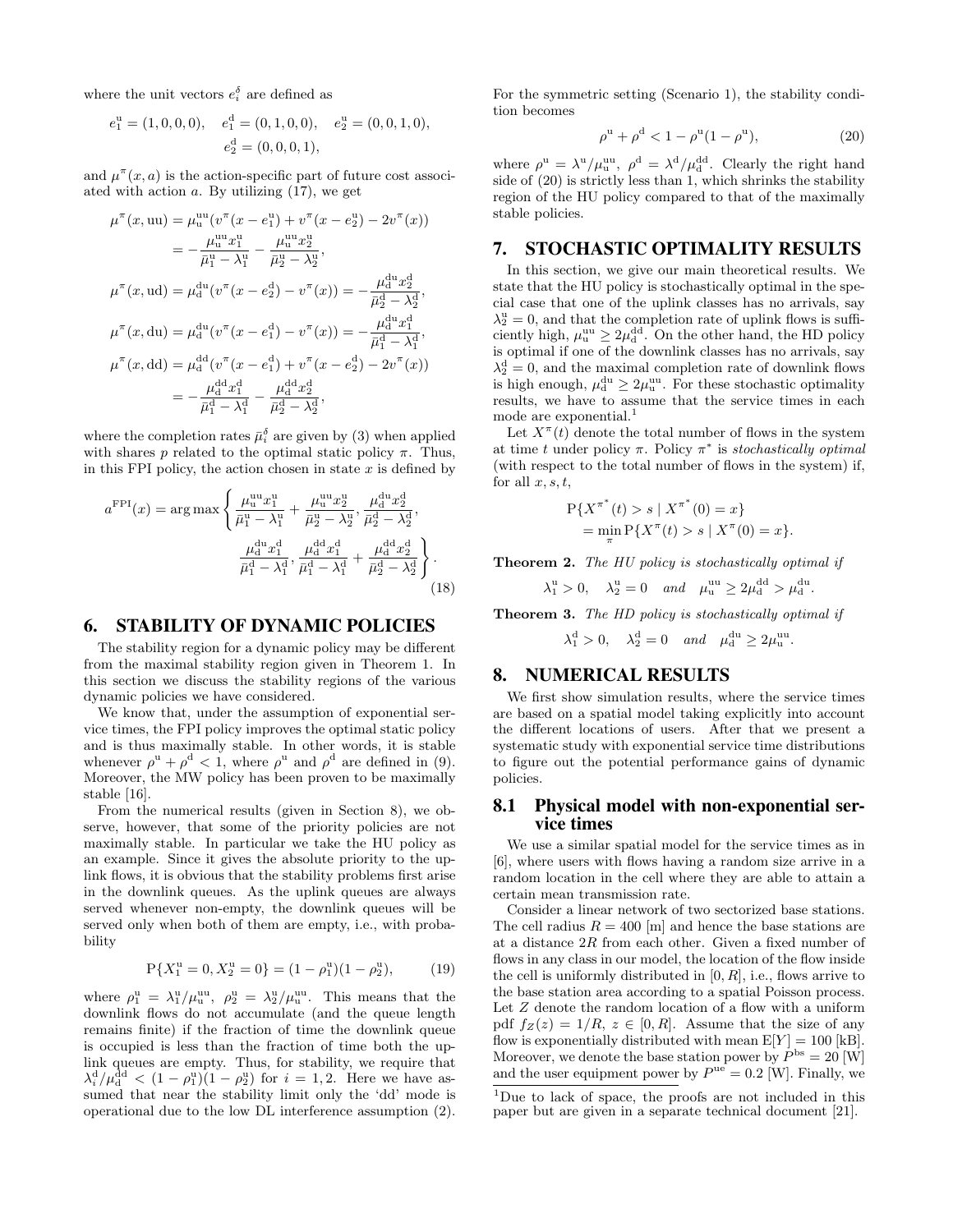

Figure 1: Linear sectorized network with two base stations.

assume that from outside the cells there is additional noise and interference equal to  $I = 10^{-7}$  [W]. This is illustrated in Figure 1, which shows two base stations separated by a distance  $2R$  together with a flow at distance z. The arrows reflect that in the 'dd' mode the useful signal is interfered by the signal from the other base station.

Thus, given an uplink flow at distance Z from the base station, the service time of the flow is given by  $S_u^{\text{uu}} = Y/c^{\text{uu}}(Z)$ , where  $c^{uu}(z)$  represents the mean transmission rate of the flow at distance  $z$  in the 'uu' mode. Correspondingly, we get  $S_d^{\text{ud}} = Y/c^{\text{ud}}(Z)$ ,  $S_d^{\text{du}} = Y/c^{\text{du}}(Z)$ , and  $S_d^{\text{dd}} = Y/c^{\text{dd}}(Z)$ . Note that, due to our symmetry assumption with respect to the stations,  $S_d^{\text{ud}}$  and  $S_d^{\text{du}}$  are identically distributed. Now the transmission rates in the different modes at distance z are given by

$$
cuu(z) = \min\left\{B\log_2\left(1 + \frac{P^{\text{ue}}(1/z)^{\alpha}}{I}\right), C_{\text{u}}^{\text{max}}\right\},\qquad(21)
$$

$$
cdu(z) = cud(z) = min \left\{ B \log_2 \left( 1 + \frac{P^{bs}(1/z)^{\alpha}}{I} \right), C_d^{max} \right\},\tag{22}
$$

$$
c^{\rm dd}(z) = \min\left\{ B \log_2\left(1 + \frac{P^{\rm bs}(1/z)^{\alpha}}{P^{\rm bs}(1/(2R-z))^{\alpha} + I}\right), C_{\rm d}^{\max}\right\}
$$
(23)

,

where the parameter values are taken to correspond to typical values for an LTE system, such that bandwidth of the system  $B = 10$  [MHz], path loss exponent  $\alpha = 3$ , uplink maximum rate  $C_{\rm u}^{\rm max} = 50$  [Mbit/s], and downlink maximum rate  $C_d^{\text{max}} = 150$  [Mbit/s]. The capacity functions reflect our interference modeling assumptions: in the 'uu', 'ud', and 'du' modes the other base station is not causing additional interference and only external interference I limits the rates, but in the 'dd' mode, the other base station is causing additional interference (dashed arrow) from distance  $2R - z$ .

Hence we have for the mean completion rate in the 'uu' mode

$$
1/\mu_{\rm u}^{\rm uu} = E[S_{\rm u}^{\rm uu}] = E[Y] \cdot E\left[1/c^{\rm uu}(Z)\right] \approx 0.48 \,[1/\rm s].
$$

Similarly, with our parameter values, we obtain  $1/\mu_d^{\text{ud}} =$ 0.02 [1/s] and  $1/\mu_{\rm d}^{\rm dd} = 0.03$  [1/s]. Calculating also the variances, one sees that the squared coefficient of variation ranges from 1.6 ('ud' mode) to 3.3 ('uu' mode) and hence the distance dependent rates twist the original exponential size distribution to a more variable than exponential distribution. We fix the arrival rates as in Scenario 4, i.e.,  $\lambda_1^{\rm u} = 2\lambda_2^{\rm u} \neq 0$  and  $\lambda_1^{\rm d} = 2\lambda_2^{\rm d} \neq 0$ , and we vary the load within the stability limit.

We compare the performance of the physical model and the corresponding model with exponentially distributed service times in Figure 2. We clearly observe that HU and H3 become unstable quite soon. On the other hand, we see that MW and FPI are performing very robustly. Interestingly, although FPI is not guaranteed to be better than the optimal static policy in this physical model, we see that it is working very well. We also observe that HD is the best performing policy unless the load is very heavy. The simulations give some indications that HD is not necessarily maximally stable. All in all, the results for the physical model are very similar to those with exponential assumptions.

#### 8.2 Potential performance gain of dynamic policies

We compare the performance of the proposed dynamic policies in the scenarios defined in Table 1 (in Section 4) by simulations. In all these scenarios, there are two free parameters  $\lambda^u$  and  $\lambda^d$ . In our numerical studies, we consider the case where the uplink and downlink loads are equal, i.e.,  $\rho^{\rm u} = \rho^{\rm d} = \rho/2$ . With this assumption, we still have one free parameter, the total load  $\rho = \rho^{\rm u} + \rho^{\rm d}$ . In addition, we assume that  $\mu_{\rm d}^{\rm du} = 5$  [1/s],  $\mu_{\rm d}^{\rm dd} = 3$  [1/s], and let  $\mu_{\rm u}^{\rm uu}$  vary taking values in  $\{1, 3, 5, 7\}$  [1/s].

The results for Scenarios 2-4 are shown in Figures 3– 4.<sup>2</sup> In these figures, the ratio of the mean flow-level delay using a dynamic policy to that of the optimal static policy,  $\bar{T}^{\text{dyn}}/\bar{T}^{\text{sta}}$ , is plotted against the total load  $\rho$ . Due to Little's result, we have the ratio of the average delays equal to the ratio of the average total number of flows, i.e.,  $\overline{T}^{\text{dyn}}/\overline{T}^{\text{sta}} = \overline{X}^{\text{dyn}}/\overline{X}^{\text{sta}}$ . For each fixed set of parameter values, the mean delay of a dynamic policy is estimated from a simulation run consisting of 500 000 arrivals. To reduce randomness in these comparisons, we have used the same random arrival sequences and the same random flow sizes for all the policies.

To gain further insight, we applied the policy iteration algorithm from the MDP theory to numerically estimate the performance of the optimal policy. The results have been obtained by truncating the state space and solving in each iteration step the value functions for each state from the associated Howard's equations and then performing numerically in each state the optimization step (16). This iteration is continued for a fixed number of steps. In our results, the maximum number of flows in each class was limited to 7 and the number of iteration rounds was 5. The ratio of the results from the policy iteration to the optimal static policy is depicted by the lines labeled MDP. Results are shown only up to load  $\rho = 0.7$  because beyond that the truncation will start affecting them significantly. In fact, due to truncation, the graphs for the iterated MDP policy are curving down already for  $\rho \approx 0.6$ .

In Scenario 2 (Figure 3 (a) and (b)), where we have only one uplink queue being served, at low values of  $\mu_u^{\text{uu}}$ , HD performs very well and HU is the worst policy. When we increase the uplink service rate,  $\mu_u^{uu}$ , the performance of HU and H3 both become gradually better, but as long as  $\mu_u^{uu} \leq 3$ , the performance of HD is still the best and very

<sup>2</sup>Due to lack of space, the results of Scenario 1 are only given in the related technical document [21].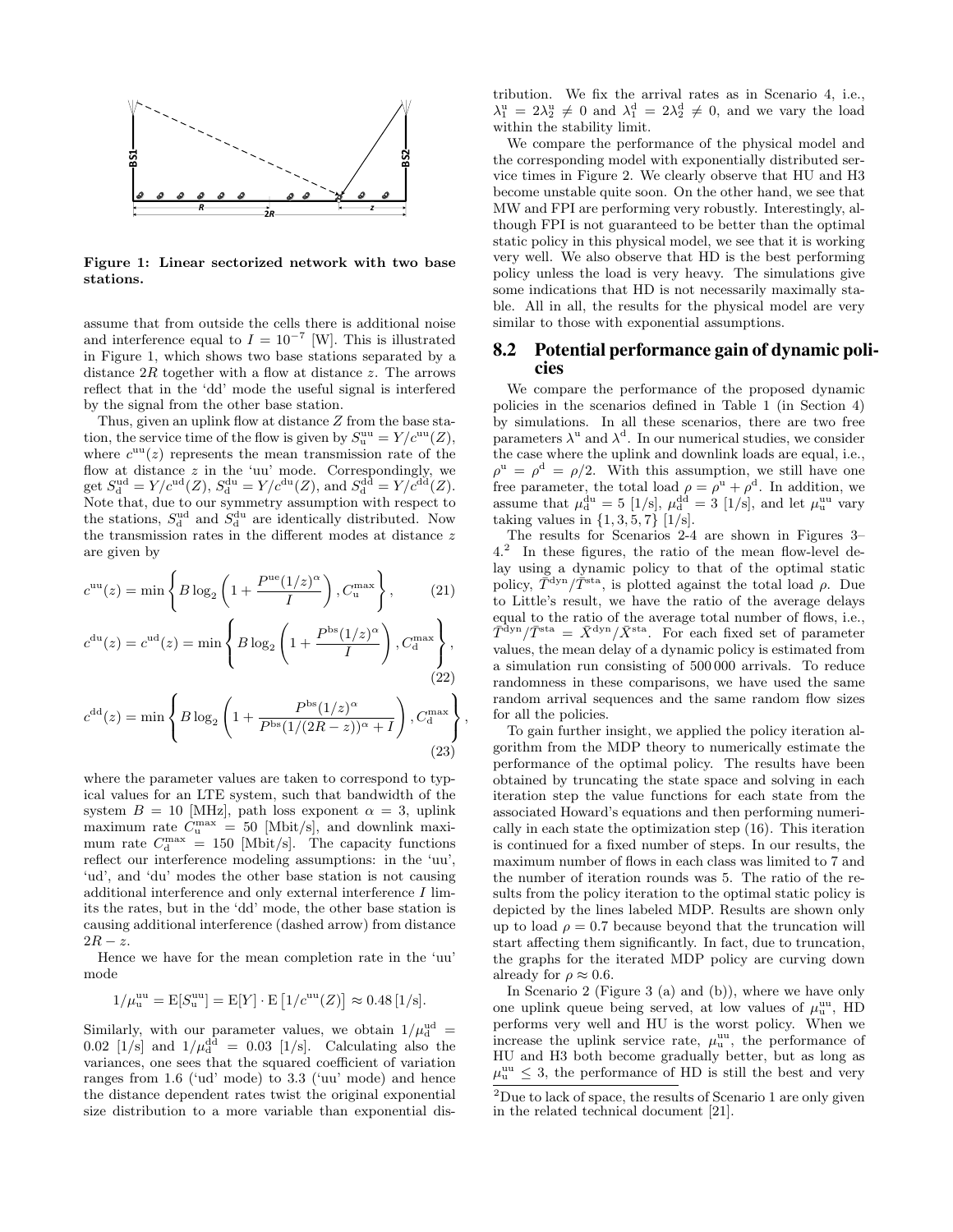

Figure 2: Performance of Scenario 4 using the physical model. The horizontal axis represents the traffic intensity  $\rho$  and the vertical axis is the ratio of the mean delay of the dynamic policy to that of the optimal static policy,  $\bar{T}^{\text{dyn}}/\bar{T}^{\text{sta}}$ . The left panel shows the performance of the different policies in the physical model while the right panel shows the performance of the same policies in an equivalent case where the service times are assumed to be exponentially distributed.

close to the optimal policy (as indicated by its closeness to the MDP curve) whenever the traffic load is not very high. When  $\mu_u^{uu} = 7$  (Figure 3 (b)), we have  $\mu_u^{uu} = 7 >$  $2\mu_{\rm d}^{\rm dd} = 6$ , and thus, HU gives the best performance as it is the stochastically optimal policy according to Theorem 2. In addition, we see that MW and FPI, although not optimal, are relatively robust and maximally stable.

In Scenario 3 (Figure 3 (c) and (d)), where we have only one downlink queue being served so that HU and H3 are identical as expected and suffer from severe stability problem. When  $\mu_u^{\text{uu}} = 1$  (Figure 3 (c)), then  $2\mu_u^{\text{uu}} \le \mu_d^{\text{du}} = 5$ , and we have HD as the stochastically optimal policy according to Theorem 3. But when we set  $\mu_u^{\text{uu}} = 7$ , we have  $2\mu_{\rm u}^{\rm uu} > \mu_{\rm d}^{\rm du} = 5$  and HD loses its optimality. Under this condition, the policy which gives priority to the uplink (H4) begins to perform better, although it is not optimal for all  $\rho$ . At higher values of  $\mu_u^{uu}$ , HD becomes worse than all of H4, FPI and MW, although it looks maximally stable like H4, FPI and MW. Moreover, based on Figures 3 (b) and 3 (c), the MDP results are numerically very close to the simulated performance of the stochastically optimal policies up to load  $\rho = 0.6$ .

Scenario 4 depicts the *station asymmetric* setting where the arrival rate in Station 1 is twice the arrival rate in Station 2, i.e.,  $\lambda_1^{\mathrm{u}} = 2\lambda_2^{\mathrm{u}} \neq 0$  and  $\lambda_1^{\mathrm{d}} = 2\lambda_2^{\mathrm{d}} \neq 0$ . In Figure 4, we again observe that HD is performing very nicely when  $\mu_{\rm u}^{\rm uu}=3$  or  $\mu_{\rm u}^{\rm uu}=5$  while the policies that give priority to uplink (HU and H3) perform the worst. As the value of  $\mu_u^{\text{uu}}$  increases, the uplink prioritizing policies, HU and H3, start to perform better and become more stable while the performance of HD begins to deteriorate and turns into the worst performing policy for lower values of  $\rho$  when  $\mu_u^{\text{uu}} = 7$ . In all these cases, the performance of MW is very close to the optimal policy represented by the MDP curve. As  $\mu_u^{\text{uu}}$ increases, the performance of FPI starts to get better and is practically indistinguishable from MW for  $\mu_u^{\text{uu}} \geq 3$ .

#### 9. CONCLUSIONS

In this paper we have considered the intercell coordination problem between two interfering cells combined with dynamic TDD. Traffic in our model consists of elastic data flows in both cells and in both directions.

We have derived an explicit expression for the maximal stability condition. With this, it is possible to define the uplink and downlink traffic loads. The main focus is on the performance comparisons between various policies that can be used to operate the two stations. We have determined the optimal static policy for various scenarios, and considered further optimizing the performance by dynamic policies. In particular, we have experimented with various heuristic priority policies. We have also considered the dynamic policy called FPI resulting from applying the policy iteration algorithm from the MDP theory and the well-known max-weight policy in our performance comparisons.

Our main theoretical results show that under certain special conditions for the model parameters either giving absolute priority to the 'uu' mode or the 'dd' mode is stochastically optimal for exponential service times. These results generalize the earlier stochastic optimality results in a similar system with two base stations but supporting only downlink traffic. The dynamic TDD setting adds more classes and more modes to the system, which makes it significantly more challenging to establish the optimality for a given policy.

To obtain insight into the performance gains from the dynamic policies, we have carried out extensive simulations. We have observed that the priority policies, indeed, may give relatively good performance but some of them may run into stability problems when the load becomes too high. The max-weight and FPI policies are more robust and perform overall well. Even in the physical model with nonexponential service times, all the policies, excluding the ones prioritizing the uplinks, seem to be performing nicely for a wide range of load. Moreover, as we have experimented with many dynamic policies, the performance of the best among these policies appears to be close to the optimal policy. Jointly all the results give us an indication that in our scenarios the maximal gain from optimal dynamic coordination compared with the optimal static policy is approximately 50%–60%.

In this paper, we have focused on the low downlink interference case. In the future, it is worth investigating the high downlink interference case, as well.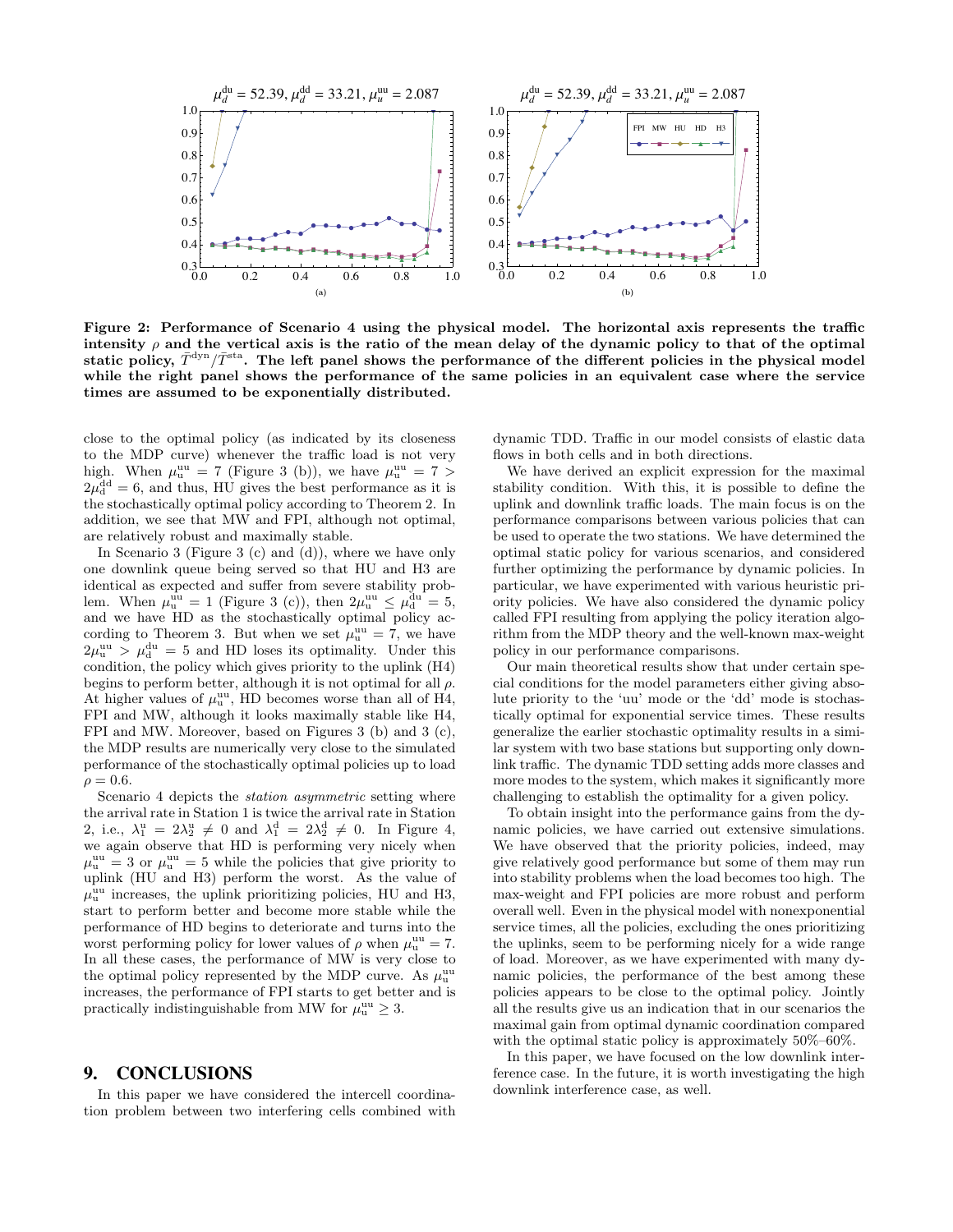

Figure 3: Performance of Scenario 2 (panels (a) and (b)) and Scenario 3 (panels (c) and (d)). The horizontal axis represents the total load  $\rho$  and the vertical axis is the ratio of the mean delay of the dynamic policy to that of the optimal static policy,  $\bar{T}^{\text{dyn}}/\bar{T}^{\text{sta}}$ . The legend in panel (a) shows the dynamic policies involved in Scenario 1 and the legend in panel (c) shows the different dynamic policies involved in Scenario 3.



Figure 4: Performance of Scenario 4. The horizontal axis represents the traffic intensity  $\rho$  and the vertical axis is the ratio of the mean delay of the dynamic policy to that of the optimal static policy,  $\bar{T}^{dyn}/\bar{T}^{sta}$ . The legend in panel (b) shows the different dynamic policies involved.